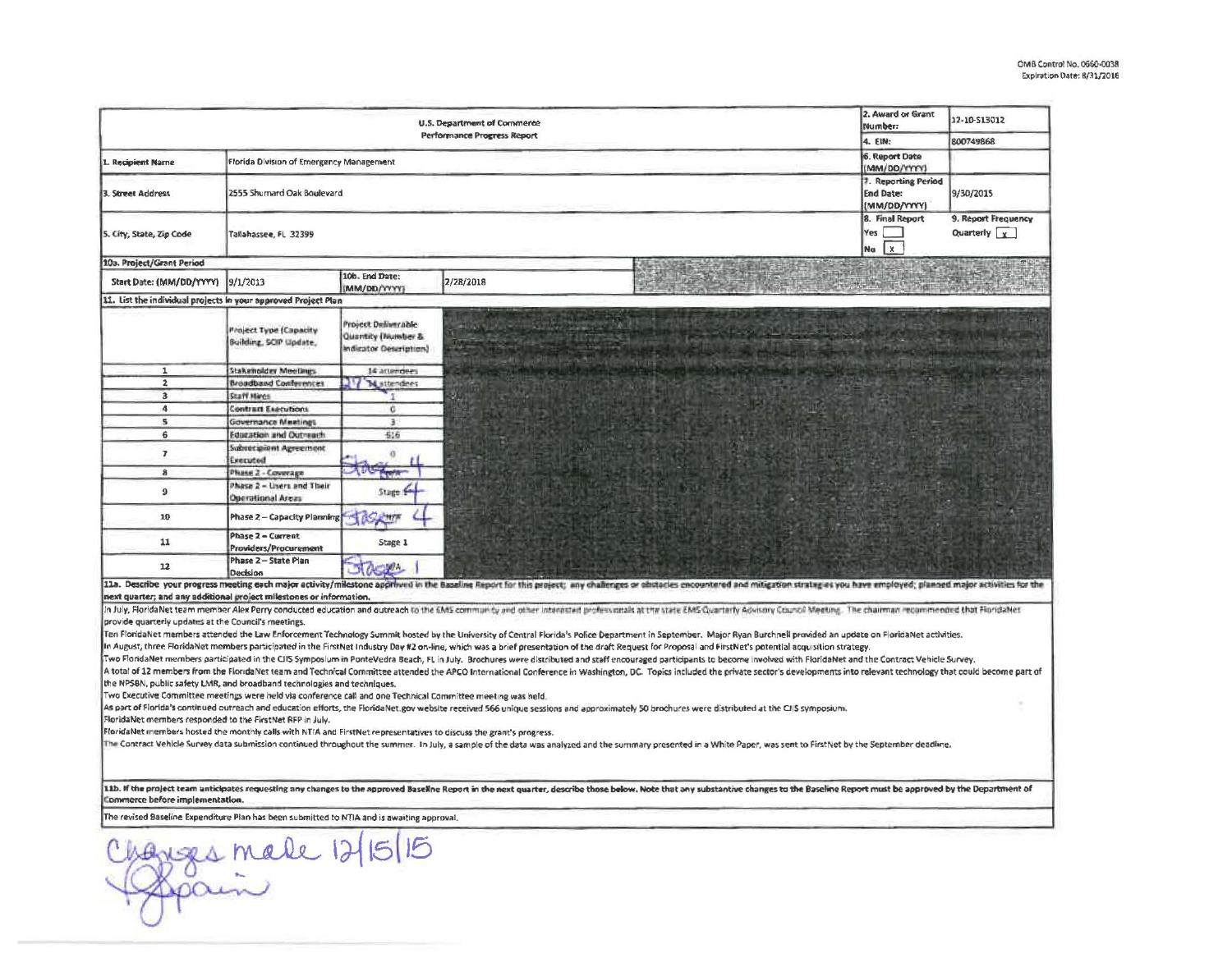| 11c. Provide any other information that would be useful to NTIA as it assesses this project's progress.                                                                                                                                                                                                                                                                                                                                                                      |                                                        |                                |                                                                                                    |                                                                                                                |                               |                   |                 |                                                |                                          |
|------------------------------------------------------------------------------------------------------------------------------------------------------------------------------------------------------------------------------------------------------------------------------------------------------------------------------------------------------------------------------------------------------------------------------------------------------------------------------|--------------------------------------------------------|--------------------------------|----------------------------------------------------------------------------------------------------|----------------------------------------------------------------------------------------------------------------|-------------------------------|-------------------|-----------------|------------------------------------------------|------------------------------------------|
| N/A                                                                                                                                                                                                                                                                                                                                                                                                                                                                          |                                                        |                                |                                                                                                    |                                                                                                                |                               |                   |                 |                                                |                                          |
| 11d. Describe any success stories or best practices you have identified. Please be as specific as possible.                                                                                                                                                                                                                                                                                                                                                                  |                                                        |                                |                                                                                                    |                                                                                                                |                               |                   |                 |                                                |                                          |
| N/A                                                                                                                                                                                                                                                                                                                                                                                                                                                                          |                                                        |                                |                                                                                                    |                                                                                                                |                               |                   |                 |                                                |                                          |
| 12. Personnel                                                                                                                                                                                                                                                                                                                                                                                                                                                                |                                                        |                                |                                                                                                    |                                                                                                                |                               |                   |                 |                                                |                                          |
| 12a. If the project is not fully staffed, describe how any lack of staffing may impact the project's time line and when the project will be fully staffed.                                                                                                                                                                                                                                                                                                                   |                                                        |                                |                                                                                                    |                                                                                                                |                               |                   |                 |                                                |                                          |
| Rhonda MacKinnon was hired in August to be the FloridaNet Project Planner. Her responsibilities include maintaining the FloridaNet project plan and schedules; assisting with web content, education and outreach materials; a<br>recording team documents. The Chief Technology Officer resigned in September. It is anticipated that the new CTO will be involved with the FloridaNet project once hired. The SLERS Communications Expert retired and is no lo<br>project. |                                                        |                                |                                                                                                    |                                                                                                                |                               |                   |                 |                                                |                                          |
| 12b. Staffing Table                                                                                                                                                                                                                                                                                                                                                                                                                                                          |                                                        |                                |                                                                                                    |                                                                                                                |                               |                   |                 |                                                |                                          |
| Job Title                                                                                                                                                                                                                                                                                                                                                                                                                                                                    | FTE%                                                   |                                |                                                                                                    |                                                                                                                | Project (s) Assigned          |                   |                 |                                                | Change                                   |
| <b>DEM Grant Manager</b>                                                                                                                                                                                                                                                                                                                                                                                                                                                     | 50                                                     | Grant management and oversight |                                                                                                    |                                                                                                                |                               |                   |                 |                                                | no change                                |
| *FloridaNet Data Processing<br>Administrator/Policy                                                                                                                                                                                                                                                                                                                                                                                                                          | 100                                                    |                                | Education and outreach, policy, governance                                                         |                                                                                                                |                               |                   |                 |                                                |                                          |
| *FloridaNet Data Processing<br>Administrator/Design                                                                                                                                                                                                                                                                                                                                                                                                                          | 100                                                    |                                | Administer the FloridaNet, gov website and assist with daily grant activities                      |                                                                                                                |                               |                   |                 |                                                |                                          |
| "FloridaNet Data Processing<br>Administrator/Planning                                                                                                                                                                                                                                                                                                                                                                                                                        | 100                                                    |                                | Project planning and scheduling, web content, education and outreach, documentation                |                                                                                                                |                               |                   |                 |                                                |                                          |
| <b>"Grant Assistant</b>                                                                                                                                                                                                                                                                                                                                                                                                                                                      | 100                                                    |                                | asists grant manager and FloridaNet team in day-to-day management of SLIGP activities<br>no change |                                                                                                                |                               |                   |                 |                                                |                                          |
| <b>Chief Technology Officer</b>                                                                                                                                                                                                                                                                                                                                                                                                                                              | 11.5                                                   |                                | Provides expertise in the technology and law enforcement areas                                     |                                                                                                                |                               |                   |                 |                                                |                                          |
| *SLERS Communications Expert                                                                                                                                                                                                                                                                                                                                                                                                                                                 | 11.5                                                   |                                | Expertise in radio communications and law enforcement areas                                        |                                                                                                                |                               |                   |                 |                                                |                                          |
| *Utilities Systems/Engineering<br>Specialist                                                                                                                                                                                                                                                                                                                                                                                                                                 | <b>Musist in SLIGP activities and research</b><br>11.5 |                                |                                                                                                    |                                                                                                                |                               |                   |                 |                                                | no change                                |
|                                                                                                                                                                                                                                                                                                                                                                                                                                                                              |                                                        |                                |                                                                                                    | *These positions are a part of the Florida Department of Highway Safety and Motor Vehicles' submant agreement. |                               |                   |                 |                                                |                                          |
| 13. Subcontracts (Vendors and/or Subrecipients)                                                                                                                                                                                                                                                                                                                                                                                                                              |                                                        |                                |                                                                                                    |                                                                                                                |                               |                   |                 |                                                |                                          |
| 13a. Subcontracts Table - Include all subcontractors. The totals from this table must equal the "Subcontracts Total" In Question 14f.                                                                                                                                                                                                                                                                                                                                        |                                                        |                                |                                                                                                    |                                                                                                                |                               |                   |                 |                                                |                                          |
| Name                                                                                                                                                                                                                                                                                                                                                                                                                                                                         |                                                        | <b>Subcontract Purpose</b>     | <b>Type</b><br>(Vendor/Subrec.)                                                                    | RFP/RFQ Issued (Y/N)                                                                                           | Contract<br>Executed<br>(Y/N) | <b>Start Date</b> | <b>End Date</b> | <b>Total Federal Funds</b><br><b>Allocated</b> | <b>Total Matching Funds</b><br>Allocated |
| DHSMV                                                                                                                                                                                                                                                                                                                                                                                                                                                                        | Carry out daily grant activities                       |                                | subrecipient                                                                                       | N                                                                                                              | Y                             | 11/13/2013        | 8/31/2016       | \$4,768,658.00                                 | \$1,229,010.00                           |
| Televate                                                                                                                                                                                                                                                                                                                                                                                                                                                                     | Assist with Florida's response to the FirstNet RFI     |                                | vendor                                                                                             | Y                                                                                                              | Y                             | 10/3/2014         | 10/17/2014      | \$27,500.00                                    | \$0.00                                   |
| LeGrand Technical, LLC                                                                                                                                                                                                                                                                                                                                                                                                                                                       | Assist with Forida's response to the FirstNet RFC      |                                | emidar                                                                                             | Y                                                                                                              | Y                             | 10/8/2014         | 10/24/2014      | \$34,899.00                                    | \$0.00                                   |
| <b>MemberClicks</b>                                                                                                                                                                                                                                                                                                                                                                                                                                                          | Host FloridaNet website                                |                                | vendor                                                                                             | Y                                                                                                              | Y                             | 7/1/2014          | 5/30/2016       | \$5,795.00                                     | \$0.00                                   |
| 13b. Describe any challenges encountered with vendors and/or subrecipients.                                                                                                                                                                                                                                                                                                                                                                                                  |                                                        |                                |                                                                                                    |                                                                                                                |                               |                   |                 |                                                |                                          |
| N/A                                                                                                                                                                                                                                                                                                                                                                                                                                                                          |                                                        |                                |                                                                                                    |                                                                                                                |                               |                   |                 |                                                |                                          |